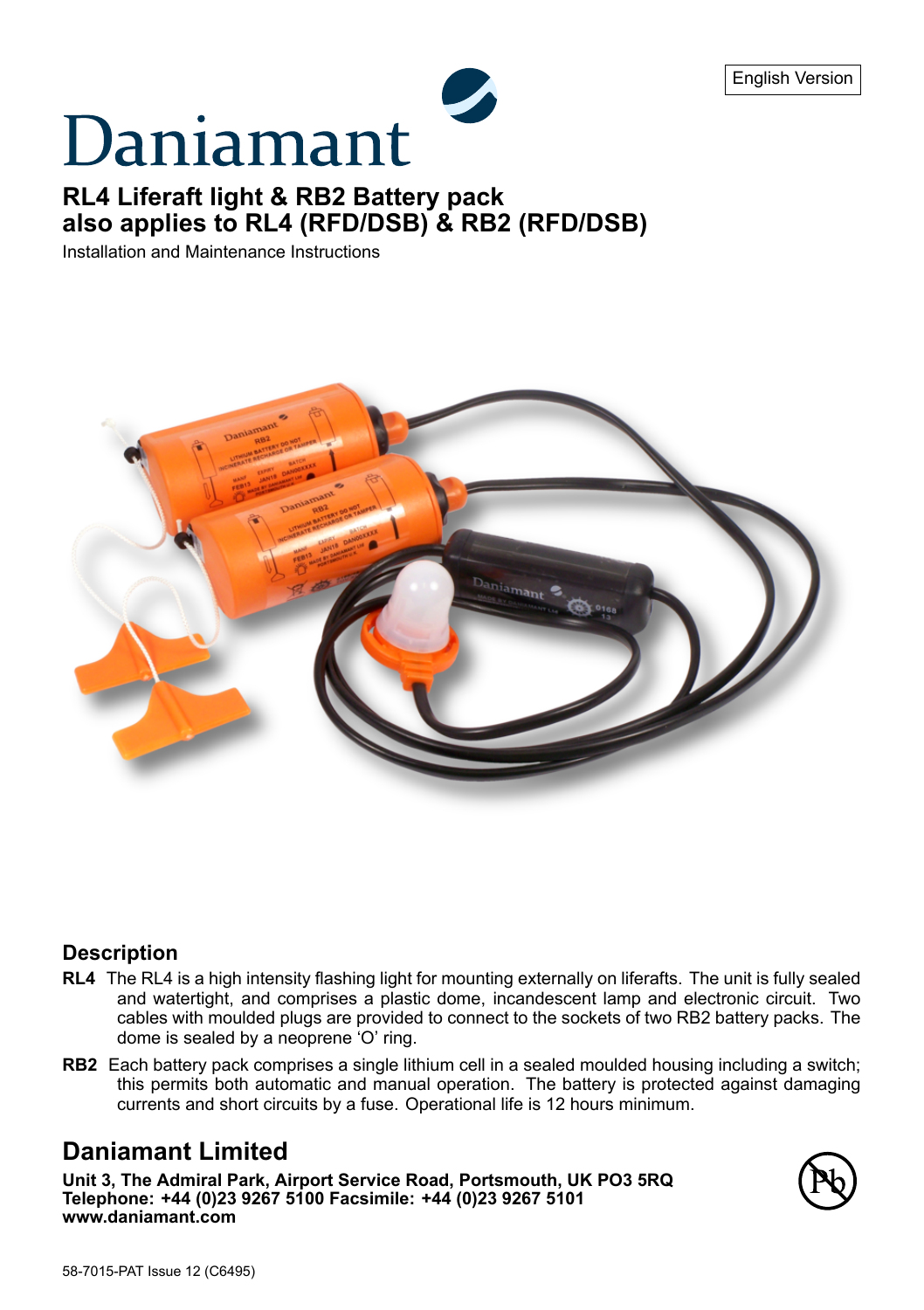## **Installation**

## **Light**

The base of the RL4 has two fixing slots. The unit can be attached to the raft by:

– Being stitched to raft fabric, then mounted by adhesive at the apex of the canopy.

– By a fixing plate, as shown in the attached drawing.

Battery leads should be stitched into a seam during raft manufacture. The lead length is configured to suit the raft requirements.

### **Battery**

Two battery packs are required as the power source for one flashing light. Note: the battery packs are connected in series through the electronics unit. The batteries are installed in a pocket or restrained by elastic straps under the raft canopy, where they are easily visible for manual operation. Battery packs must be installed at least 50mm apart to prevent magnetic interaction. If the instructions on the battery label are obscured, they should be repeated elsewhere on the raft. For automatic operation both pull toggles should be fixed by their cords to the side of the raft opposite the batteries so that they are pulled out when the raft inflates.

## **Operation**

When installed for automatic operation, the light will illuminate and flash when the raft is inflated. Slide switches on the sides of the battery packs may be pressed down and up to turn the light on or off; both switches must be on for the lamp to operate. This permits manual operation of the lamp, as often as necessary.

## **Maintenance**

#### **Routine service and battery replacement**

RL4 and RB2 units are maintenance free, but the following checks should be made at each service of the liferaft:

- 1. Check date on battery pack. Battery packs must be replaced not more than 5 years after date of manufacture; consequently, if the battery expiry date is earlier than the next liferaft service then the battery should be replaced (Standard replacement part 71-C200).
- 2. Inspect light and batteries for signs of damage or corrosion. Lightly grease battery connector 'O' ring with silicone grease and replace connector. If damage or corrosion visible the unit is to be replaced.
- 3. Remove pull toggles from RB2 battery packs light should illuminate and flash immediately. If light fails to operate, go to step 4. If light operates, replace toggles in battery packs; test is complete.
- 4. If light fails to operate, replace battery packs with checked units and retest from step 3. If light continues to malfunction, replace light and cable assembly with a checked unit.

#### **After Use**

Both battery packs, light and cable assembly must be changed after use.

## **Battery disposal**

Dispose of used batteries in accordance with local regulations. This should be done through an approved environmental disposal agent. See page 4.

# **Safety**

RB2 battery packs contain a Lithium cell. This must be handled correctly:

- Do not dismantle battery pack
- Do not make any external electrical connection
- Do not recharge
- Do not incinerate
- Store between –30ºC and +65ºC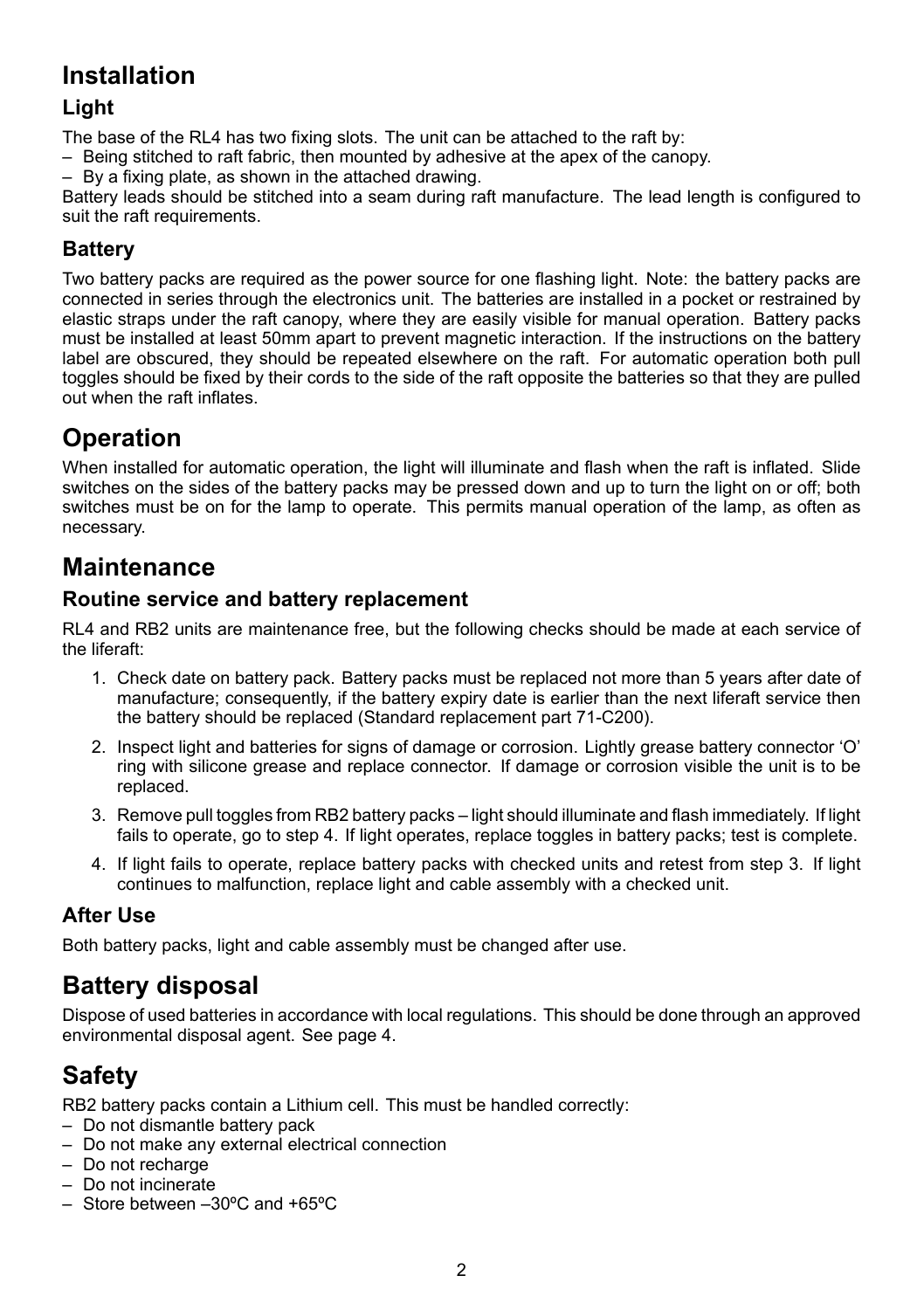# **Health and Safety information**

Daniamant lithium-powered marine safety light systems have a design life of 5 years. The batteries are hermetically sealed pressurised primary Lithium/Sulphur Dioxide cells, and as supplied are electrically protected by diodes and a fuse, and are environmentally protected by a moulded plastic housing. In this condition the units pose no definable hazard to health.

Information on the composition and behaviour of these products is contained in the Material Safety Data Sheet, available on our website. (**www.daniamant.com**) or on request.

# **Light and battery pack**



## **Method of attaching light**